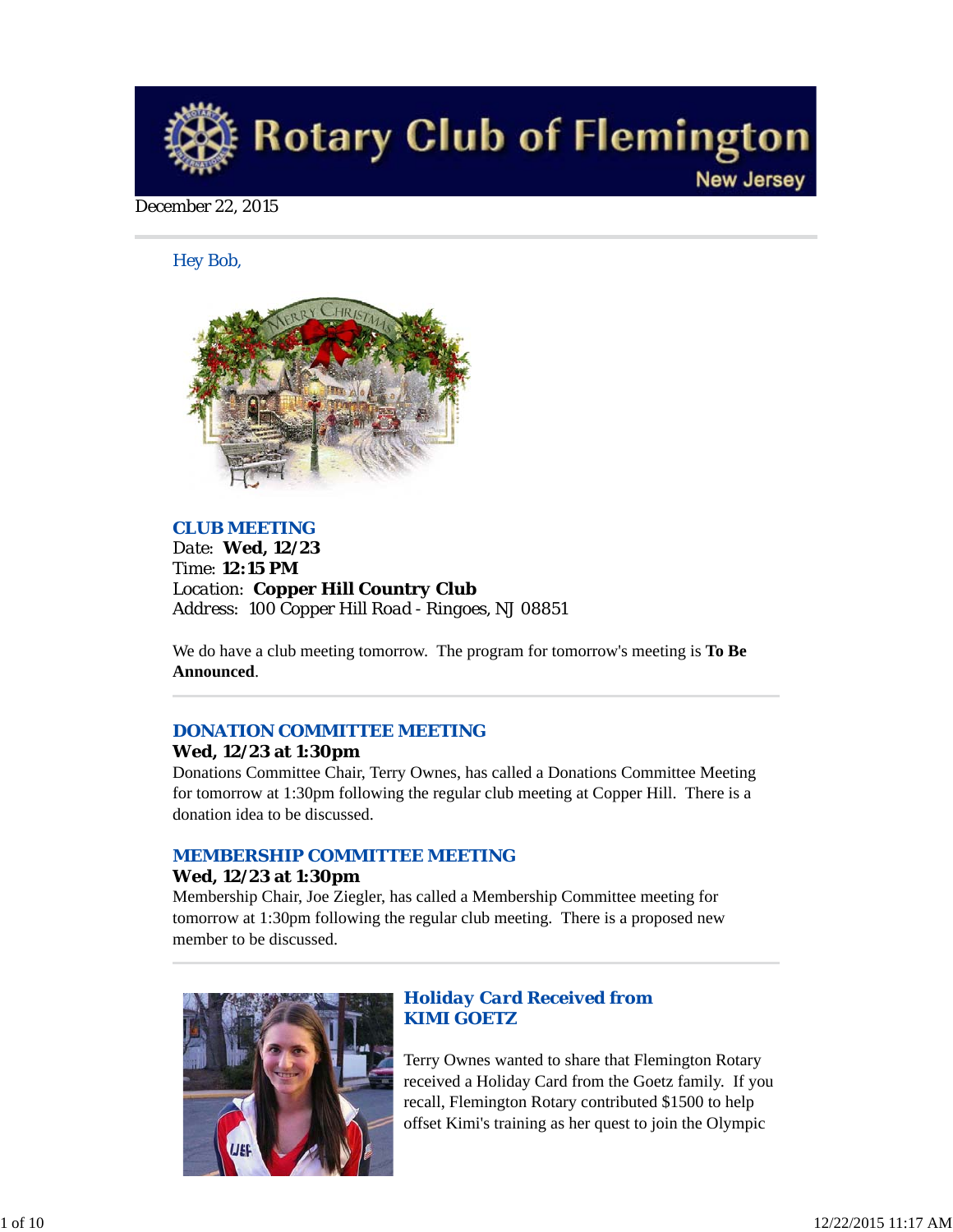

team comes to fruition. (She has qualified to represent the United States in World Cup competition this year).

**CLICK HERE** to view the Holiday Card we received.

If you would like to follow Kimi's progress, goto http://www.kimberlygoetz.com

The following is an update that Terry shared as well:

On October 3 and 4, 2015, Kimi Goetz skated in Milwaukee at Petit Ice Rink for the "US Speedskating Short Track Fall World Cup Qualifier/AmCup1. Kimi and her teammate, Jessica Smith, finished second and first respectively, both qualifying for the Fall World Cup Series. Jessica and Kimi took control of the women's side of things and skating with confidence and poise. It showed me that they have the skill to be leading the women for Team USA this season," said Short Track National Head Coach Jonathon Cavar. "It was great to see Kimi Goetz continue her overall performance finishing second on the weekend and take charge of the field."

## *CLUB MEETING CANCELED on* **Wed, December 30th**

The Wednesday, 12/30 club meeting has been canceled. Our next meeting will be held at the Hunterdon County Polytech Career Cafe on Wed, 1/6/2016. See below for more information.



## *Rotary Club of Flemington OFF-SITE MEETINGS for January 2016*

In typical fashion, Copper Hill Country Club will be closed during the month of January. Therefore, the January 2016 meetings will be held **off-site**. We will resume meetings back at Copper Hill on Wed, February 6, 2016. The following is the list of

off-site meetings for January:

Wed, 1/06: **OFFSITE** Meeting at the **Hunterdon County Polytech Career Cafe** Wed, 1/13: **OFFSITE** Meeting at the **Blue Fish Grill** Wed, 1/20: **OFFSITE** Meeting at the **Hunterdon Medical Center** Wed, 1/27: **OFFSITE** Meeting at **Dockside Market & Grill**



## *PHOTO ALBUM from Flemington Rotary's HOLIDAY COCKTAIL PARTY* Held on **Thursday, 12/10/2015**

**Click Here** or on the photo to the left to view the Photo Album from the recent Holiday Party held at Caffe Cicchetti.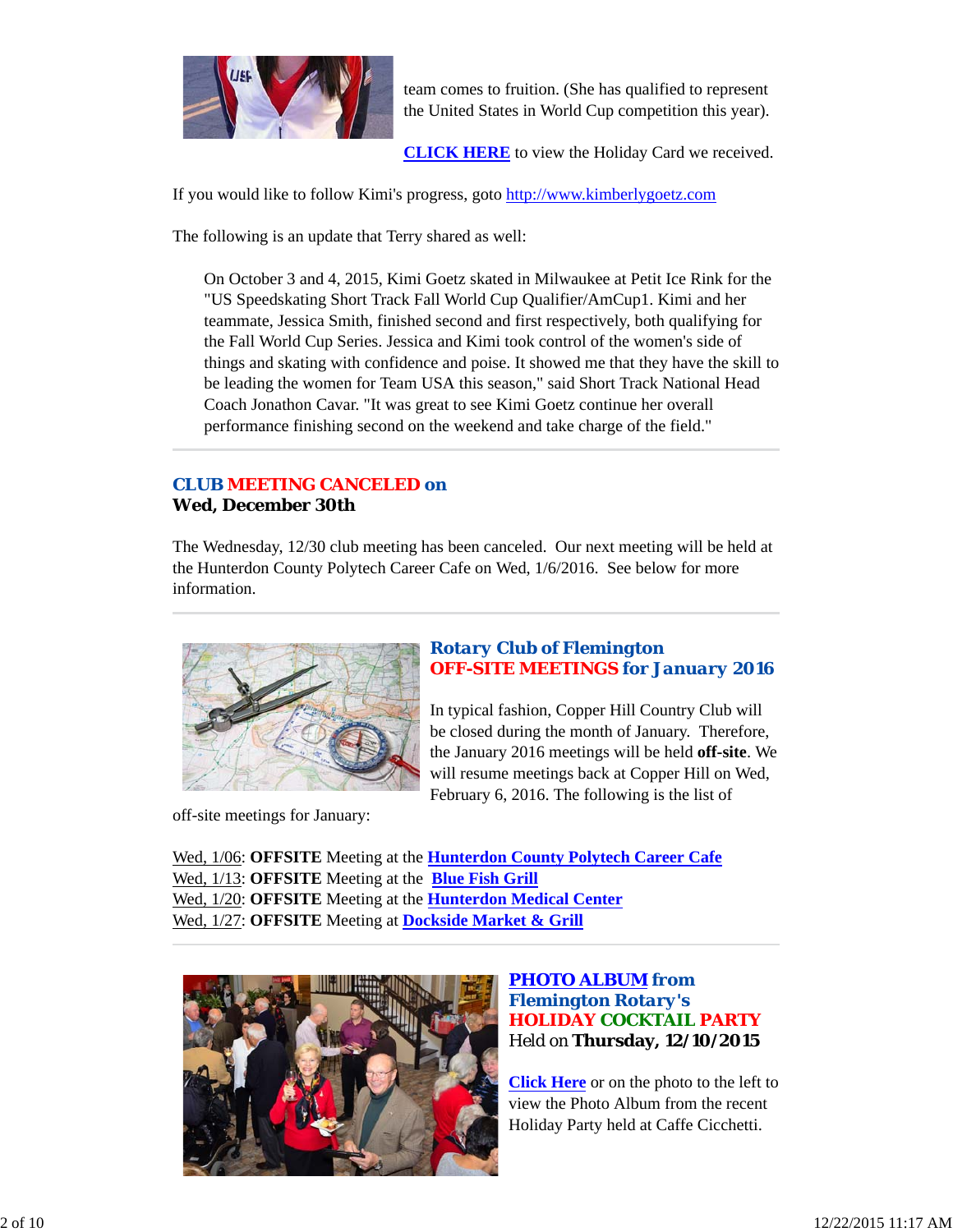

A very special thanks to Karen Widico

for making the arrangements and setting up the evening for everyone to enjoy! It was an excellent evening!

A special thanks to Herb Bohler as well for taking the photos and generating the online album for everyone to view.



*PHOTO ALBUM from the Main Street Christmas Tree Lighting Ceremony* Held on Friday, December 5, 2015

**Click Here** or on the photo to the left to view the Photo Album from the recent Tree Lighting Ceremony.

As you can see from the photos, Santa

arrived in style via a fire truck escort. We lucked out with excellent weather this year, which brought out an very large crowd eagerly waiting to meet Santa and get their candy cane & orange.

A special thanks to Dick Stothoff, Wayne Randolph, Terry Ownes, George Muller, Sandy Clark and everyone else that helped to make this annual ceremony such a fun event!

A special thanks to the Rev. Dr. Herb Bohler as well for taking the photos and generating the Picasa photo album!

## **History of the Christmas Tree Lighting:**

The Christmas Tree Lighting ceremony is Flemington Rotary's oldest service project, which began in December 1923. This was just after the club first formed on October 3, 1923.

The annual Christmas Tree Lighting event itself has been taking place **since 1922** in the heart of Flemington thanks to the hard work of many volunteers.

Originally done by a small group of volunteers, coordination efforts were taken over by the Flemington Children's Choir and the Flemington Rotary Club. When the Children's Choir ceased its operations, Cub Scout Pack 61 in Flemington took over the duty of coordinating the tree installation and lighting every year since 1965. The cub scout from Pack 61 that sells the most popcorn during their annual popcorn fundraiser gets the honor of lighting the Christmas Tree!

The Flemington Rotary Club has been **handing out candy canes and oranges ever since 1923**. The group's involvement has been the backbone for the event since that time. Cub Scout Pack 61 and its long time cub master Doug Niece, now deceased, took over the duties in 1965 as a way to ensure that the Christmas Tree tradition continues to this day in Flemington.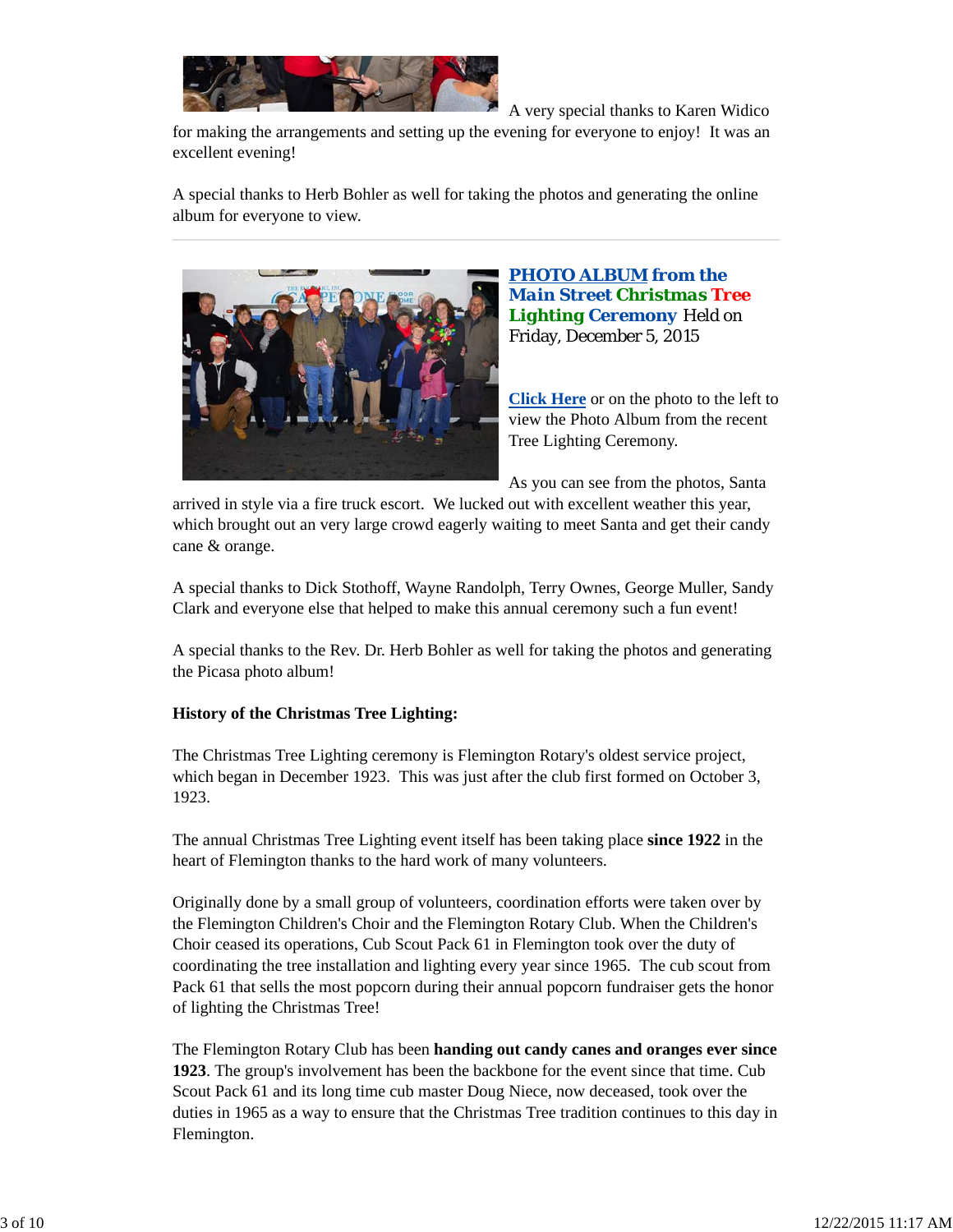

**Why candy canes and oranges you ask?** Back in the 1920's, it was very difficult for children to get some candy and fresh fruit to eat. These days, we can readily purchase these items at our local Supermarket, etc. So it was a VERY BIG deal for the children in attendance to get their huge Candy Cane and Fresh Orange.

**Thanks to the Volunteers!** A very special thanks to the volunteers that help to make the Tree Lighting a success! They include the Flemington Rotary Club, Cub Scout Pack 61, Samuel Stothoff Company, Tamke Tree Service, Dan Butt, Carpet One, Countryside Veterinary Hospital, Cornerstone Print & Imaging, the Flemington Borough Fire Department and the Flemington Borough Police Department.



## *PROPOSED NEW MEMBER* **Ann del Campo**

The Membership Committee and Board have approved **Ann del Campo** for potential membership in the Rotary Club of Flemington. Ann has been proposed by Joe Ziegler and has attended several of our club meetings. She would have the proposed classification of "**Scientist & Farmer**". Ann is a retired Scientist and currently manages her family farm (Stonybrook Meadows) in Hopewell, NJ along with her daughter's help. The farm offers pork, eggs, herbal tea, seasonal produce and more. Ann also lives in Hopewell, NJ. Ann is a former member of the Rotary Club of Lambertville-New Hope. In Rotary, Ann has hosted Exchange Students, participated in Eat, Drink & Share and made a trip to Nepal.

President Mick announced this information at the 12/2/2015 lunch meeting. Members had until the end of business on Tuesday, 12/8/2015 to submit a written objection to the board. Since no objections were received, Ann is eligible for membership and will have her Orientation meeting scheduled.



## *The Flemington Rotary MEMBER DIRECTORY Is Updated on the Website*

A PDF copy of the Club Directory is now kept on the club website, located on the password protected "**Members Only**" page. To access this, simply goto

**www.FlemingtonRotaryNJ.org** and click on "Members Only" in the upper left. The page is password protected. If you do not have the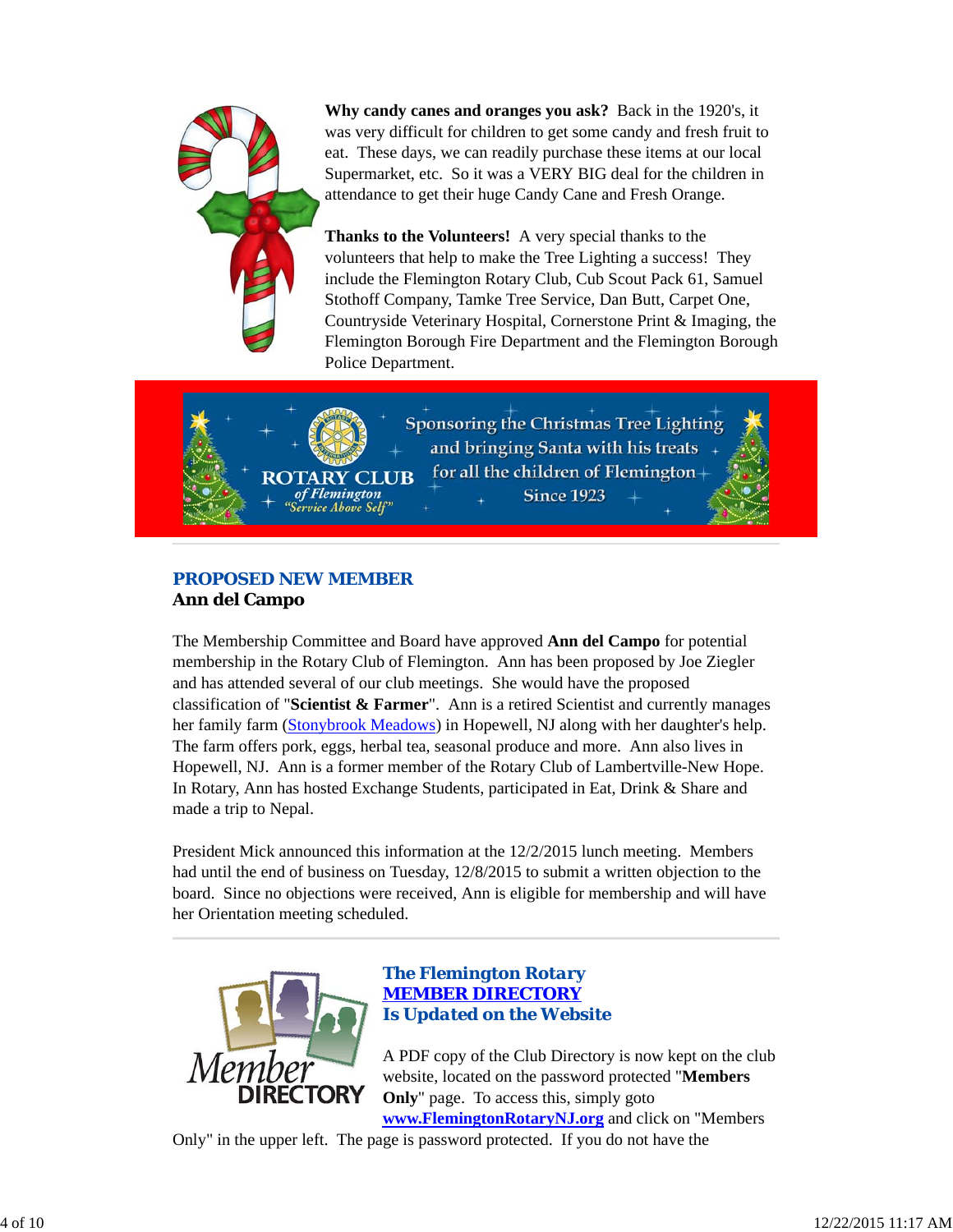password, simply email us and request it.

If you see any updates that need to be made (a change of address, email, phone number, something is not listed correctly, etc.), please email Sandy Clark and request any changes to be made. **Click Here** to generate an email to Sandy.



## *SPEAKERS & PROGRAMS BEING SOUGHT*

President Mick is looking for some ideas for upcoming meeting programs and speakers. If you have any leads, please pass them onto Mick Schaible, who will follow-up to schedule the speaker.

**Click here** to generate an email directly to Mick.



As you know, the Rotary Club of Flemington is a member of the H.C. Chamber of Commerce. This enables all Rotarians the ability to attend a Chamber function as a "member". If someone asks you what your business is, you would explain that you are a member representing the Rotary Club of Flemington. **Click Here** to visit the Chamber website for a listing of upcoming events.



*Jersey Talk Radio - Internet Radio "THE ROTARY HOUR"* **Tuesdays** from **5pm to 6pm**

PDG Megan Jones-Holt is the host of "The Rotary Hour" on the "Jersey Talk Radio" internet radio station. She is always looking for guests to have on the show. If you are intersted, please get in touch with Megan at (908)894-4590 or **mjonesholt@gmail.com**.

**Click Here** to listen to the Internet Radio station from your PC, smart phone, mobile device, etc.



## *FLEMINGTON BUSINESS IMPROVEMENT DISTRICT* www.downtownflemington.com

If you would like to learn more about events and activities going on around Flemington, please **CLICK HERE** to visit the Flemington Business Improvement District (BID) website.

## *ROTARY DISTRICT 7510 NEWS*

**Click Here** to read the current news from our Rotary District 7510.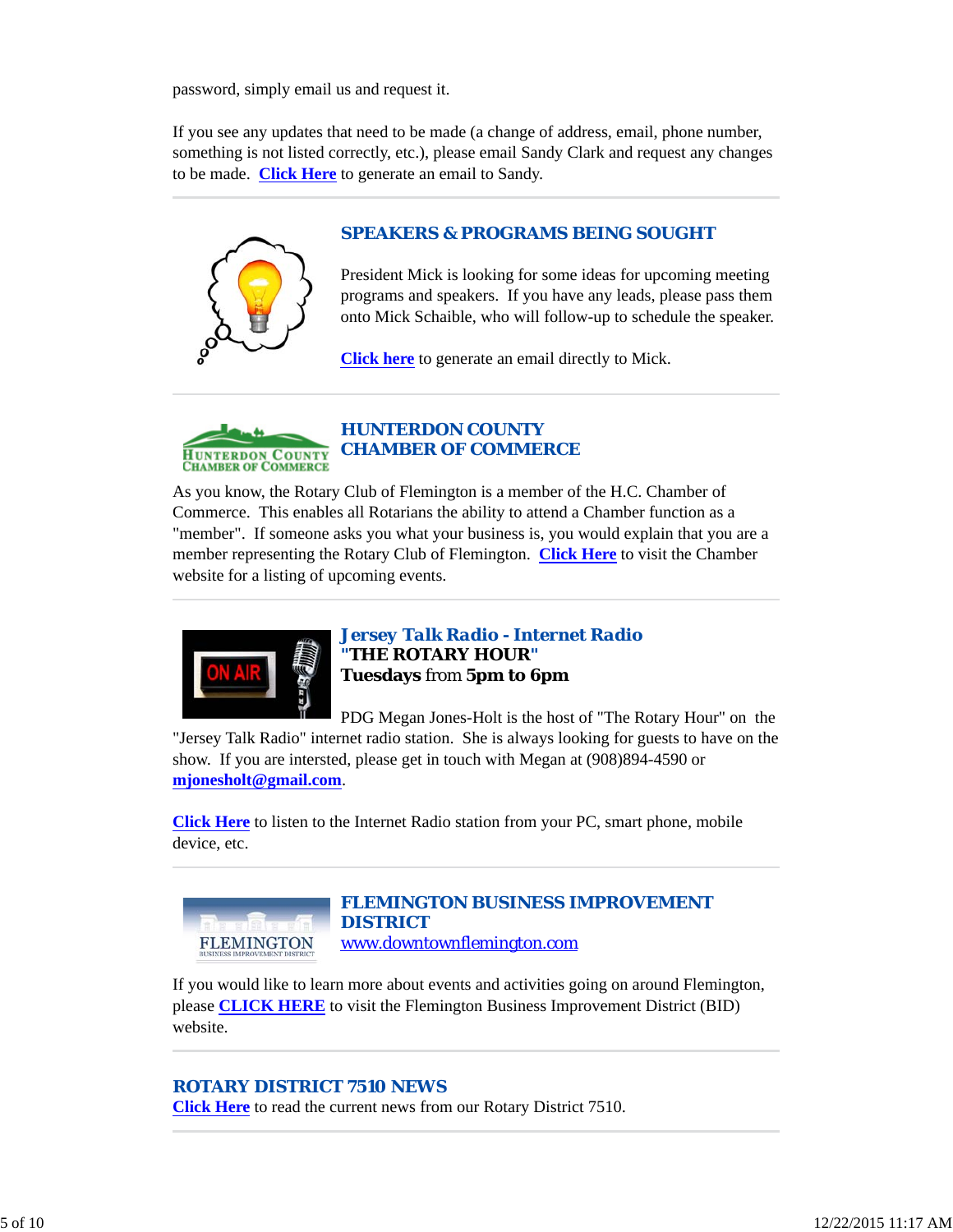## *SPEAKERS & PROGRAMS BEING SOUGHT*

We are always seeking new or creative ideas for upcoming meeting programs and speakers. If you have any leads, please pass them onto Mick Schaible. **Click here** to generate an email directly to Mick.

## *UPCOMING DATES TO NOTE*

## **Summary of Upcoming Club Meeting Programs**: Wed, 12/30: **No Club Meeting this Day**.

\*\*See Post Above for January 2016 Off-Site Meetings\*\*

Wed, 2/03: TBA Wed, 2/10: TBA Wed, 2/17: TBA Wed, 2/24: TBA

**Next RCOF Board Meeting**: Tues, 1/19/2016 at 6:00 PM. (Meetings held bi-monthly). **Next Membership Meeting**: Wed, 1/13/2016 at 1:30 PM (Usually the 2<sup>nd</sup> Wed).

#### **Upcoming RCOF Club Events, Fundraisers, Fellowship Events, Etc**.: Mon, 2/29: **Hunterdon County Rotary Soup Cook-Off**

#### **Rotary District 7510 Events & Functions:**

Wed, 2/24: President-Elect Training Seminar (PETS 1) - Bridgewater Marriott Hotel May 13-15: **District Conference** at the Inn at Pocono Manor

## *COMMITTEE LIST:*

**Click Here** to download the listing of all current Club Committee's and its members.

## *"MEMBERS ONLY" WEBSITE:*

#### **Click Here for the Members Only section of the website to find:**

- 1) The "Membership Proposal Form" to propose a new member.
- 2) New Member Information.
- 3) An Online Copy of the Club Membership Directory.
- 4) A Link to All Photos Albums of the Club.

## *ROTARY WEBSITE LINKS:*

Rotary International: **www.Rotary.org** Rotary District 7510: **www.RotaryNJ.org**

## *NEARBY ROTARY CLUB MEETINGS:*

As A Rotarian, you are Welcome to attend a Rotary Club meeting anywhere in the world. Click here for the Rotary Club Locator App. Or see below for some local meetings:

#### Mondays

**Lambertville/New Hope** (6:30 pm) - Lambertville Station Restaurant; 11 Bridge Street, Lambertville NJ 08530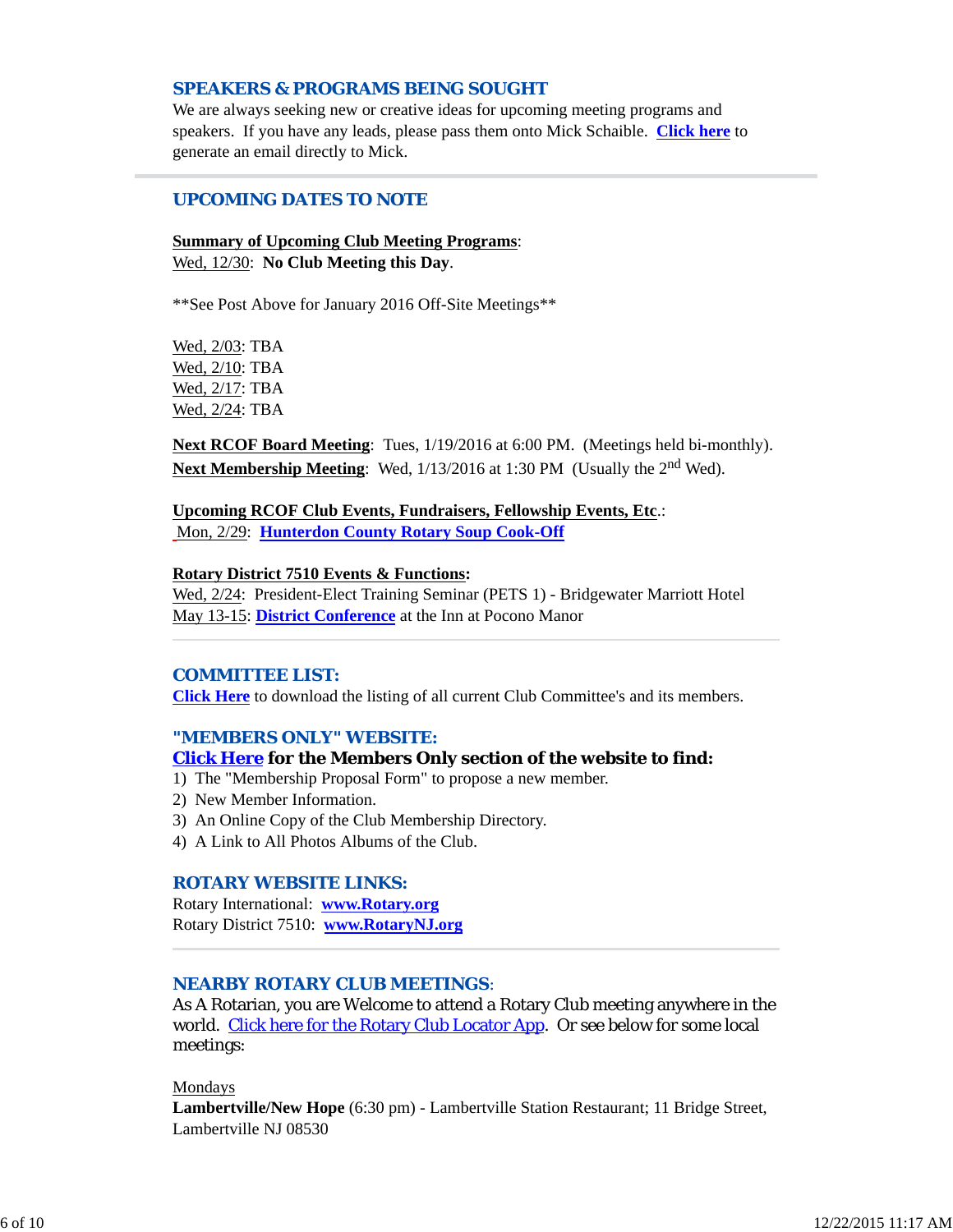**Piscataway** (12:15 pm) - Radisson Hotel; 21 Kingsbridge Road, Piscataway, NJ 08854

#### **Tuesdays**

**Whitehouse** (12:15 pm) - Max's 22; 456 Route 22 West, Whitehouse Station, NJ 08889 **Princeton** (12:15 pm) - The Nassau Club; 6 Mercer Street, Princeton, NJ 08540 **Bridgewater-Bound Brook** (12:15 pm) - Arbor Glenn; 100 Monroe St, Bridgewater 08807

## Wednesdays

**Branchburg Township** (7:30 am): Stoney Brook Grille; 1285 Route 28, North Branch, NJ 08876

**Flemington** (12:15pm): Copper Hill Country Club; 100 Copper Hill Road, Ringoes, NJ 08851

**Hillsborough Township** (6:15 pm): Pheasant's Landing; 311 Amwell Road (Rt. 514), Hillsborough, NJ 08844

#### Thursdays

**Clinton Sunrise** (7:30 am): Clinton Fire Department; New Street, Clinton, NJ 08809 **Somerville/Bridgewater** (12:15 pm): Bridgewater Manor; 1251 US Highway 202/206, Bridgewater, NJ 08807

**Trenton** (12:15 pm): Freddie's Tavern; 12 Railroad Avenue, West Trenton, NJ 08628

#### Fridays

**North Hunterdon** (12:15 pm): Beaver Brook County Club; 25 County Club Drive, Annandale, NJ 08801

**Princeton Corridor** (12:15pm): Hyatt Regency; 102 Carnegie Center, Rt. 1 North, Princeton, NJ 08540

## eClub

**Rotary eClub of Hunterdon Horizon**: View website for meetings or online makeups.

# RI President's Call for Action in **2015-2016**: **"Be A Gift To The World"**

**Rotary Club of Flemington - Our 92nd Year**

Founded October 3, 1923 \* Charter #1529 \* District 7510

| Club President         | <b>Mick Schaible</b>                         |
|------------------------|----------------------------------------------|
| President-Elect        | D.J. Wright                                  |
| Secretary              | <b>Chris Steffner</b>                        |
| Treasurer, General     | <b>Bob Newland</b>                           |
| Treasurer, Lunch       | <b>Lynn Hyman</b> (immediate Past-President) |
| <b>Board Member</b>    | <b>Chris Kamnitsis</b>                       |
| <b>Board Member</b>    | <b>Joe Ziegler</b>                           |
| Sergeant-at-Arms       | <b>Jim Davidson</b>                          |
| R.I. President         | K.R. "Ravi" Ravindran (Sri Lanka)            |
| District Governor (DG) | <b>Hal Daume</b> (Berkeley Heights, NJ)      |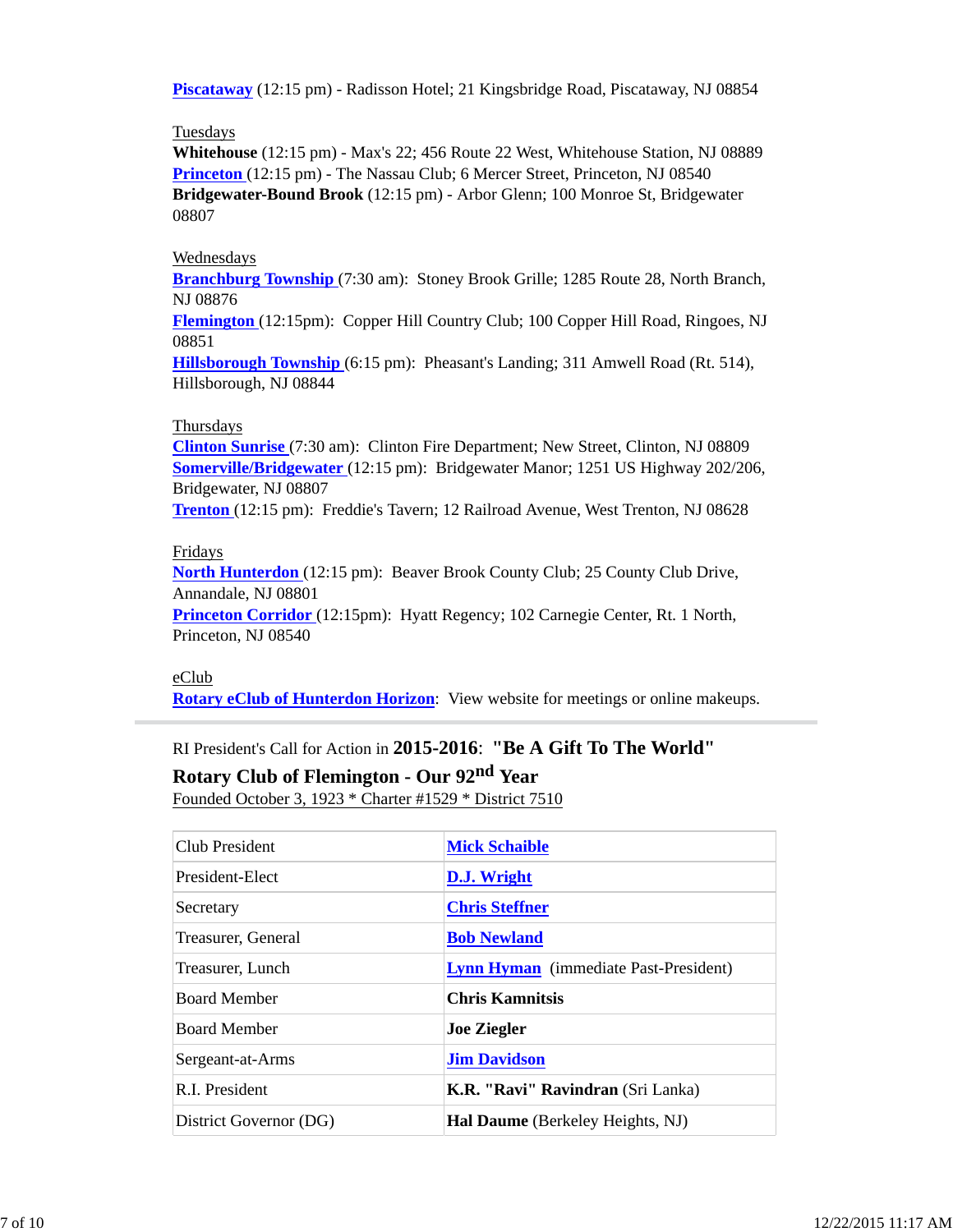| District Governor Elect (DGE)            | <b>Charles Minton</b> (Union, NJ)            |
|------------------------------------------|----------------------------------------------|
| District Governor Nomimee (DGN)          | <b>Bob Zeglarski</b> (Roselle-Rosselle Park) |
| <b>Assistant District Governor (ADG)</b> | <b>Albert Varga</b> (Lambertville-New Hope)  |

Club Meetings: **Wednesday, 12:15 pm, Copper Hill Country Club** 100 Copper Hill Road, Ringoes 08551



**MISSION STATEMENT:** The mission of Rotary International is to assist and guide Rotarians and Rotary clubs to accomplish the Object of Rotary to ensure Rotary's continuing relevance and to help build a better world, emphasizing service activities by individuals and groups that enhance the quality of life and human dignity, encouraging high ethical standards, and creating greater understanding among all people to advance the search for peace in the world.

**THE OBJECT OF ROTARY:** The object of Rotary is to encourage and foster the ideal of service as a basis of worthy enterprise and, in particular, to encourage and foster:

**1st**: The development of acquaintance as an opportunity for service;

**2nd**: High ethical standards in business and professions, the recognition of the worthiness of all useful occupations, and the dignifying of each Rotarian's occupation as an opportunity to serve society;

**3rd**: The application of the ideal of service in each Rotarian's personal, business and community life;

**4th**: The advancement of international understanding, goodwill, and peace through a world fellowship of business and professional persons united in the ideal of service.

**THE 4-WAY TEST:** "Of the things we think, say or do:

- **1st**: Is it the Truth?
- 2<sup>nd</sup>: Is it Fair to all concerned?
- **3rd**: Will it build goodwill and better friendships?
- **4th**: Will it be beneficial to all concerned?"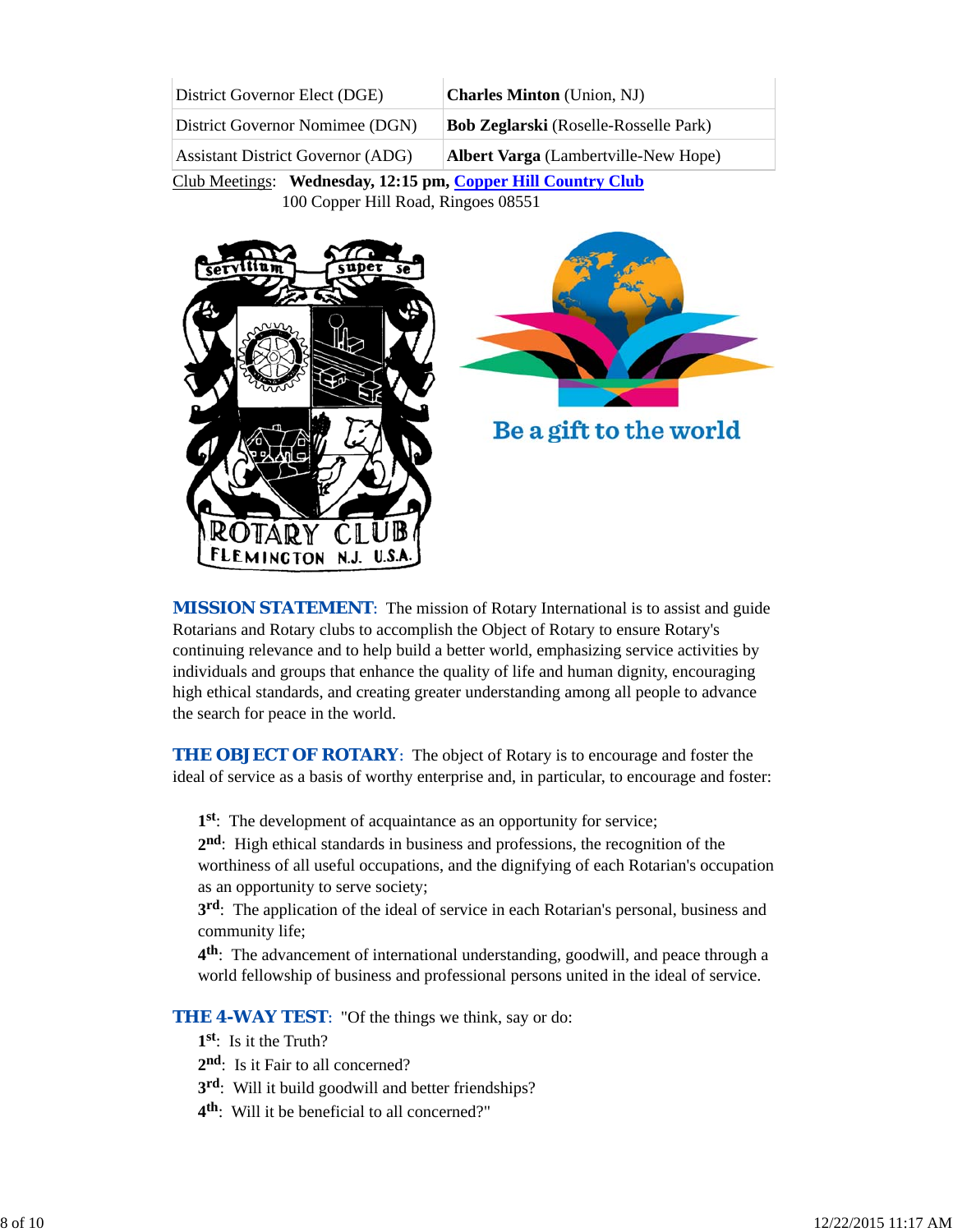## *ROTARY's AVENUE'S OF SERVICE*:

**1)** Through **Club Service**, we have fun, build lasting friendships, and make sure that our club runs well.

**2)** Through **Vocational Service**, we volunteer our professional skills to serve others and promote integrity in everything we do.

**3)** Through **Community Service**, we address local needs and work with our community to bring lasting improvements.

**4)** Through **International Service**, we meet humanitarian needs around the globe and promote world understanding and peace.

**5)** Through **Youth Service**, we work with young people to help them become the next generation of leaders, visionaries, and peacemakers.

| Rotarian                          | <b>Member Since</b> | <b>Classification</b>                    |
|-----------------------------------|---------------------|------------------------------------------|
| Black, Bruce B.                   | 2007                | <b>Health and Fitness</b>                |
| Bohler, Herbert C. (Herb)         | 1977                | <b>Specialty Advertising</b>             |
| <b>Campbell, Jennifer</b>         | 2015                | <b>General Practice</b>                  |
| Chittenden, Robert L. (Bob)       | 2003                | M.E.F.P. Consulting Engineering          |
| Clark, Arthur L. (Sandy)          | 1987                | Printing                                 |
| Davidson, James G. (Jim)          | 2002                | <b>Rubber Products</b>                   |
| Ferrari, Frederick J. (Fred)      | 1964                | Orthodontia                              |
| Fisher, Charles H. (Charlie)      | 1961                | <b>Funeral Services</b>                  |
| Fisher, Thomas H. (Tom)           | 2012                | <b>Property &amp; Casualty Insurance</b> |
| <b>Harkness, David W. (Dave)</b>  | 2015                | <b>Hospital Affairs</b>                  |
| Harrison, Jeffrey (Jeff)          | 1996                | Psychotherapy                            |
| Hyman, Lynn                       | 2010                | <b>Retail Banking</b>                    |
| Kamnitsis, Christopher P. (Chris) | 2001                | <b>Financial Planning</b>                |
| Kavanagh, Michele                 | 2013                | <b>Community Banking</b>                 |
| Liebross, Ira                     | 1997                | <b>Family Medicine</b>                   |
| Loew, Darren                      | 2002                | Orthodontics                             |
| Martin, Teresa (Terry)            | 1993                | Solid Waste/Recycling                    |
| Mazujian, Harry                   | 2004                | Clergy                                   |
| McWilliams, Nancy                 | 1992                | Psychotherapy                            |
| Metz, Kim                         | 2007                | <b>Technical Education</b>               |
| Muller, George D.                 | 1964                | <b>Cut Glass Manufacturing</b>           |
| Nastasi, William (Bill)           | 1996                | <b>General Contracting</b>               |
| Newland, Robert D. (Bob)          | 1998                | Insurance                                |
| Ownes, Terry M.                   | 1987                | <b>Floor Covering</b>                    |
| Phelan, Christopher J. (Chris)    | 2009                | <b>Chamber Of Commerce</b>               |
| Randolph, R. Wayne                | 1982                | <b>Veterinary Medicine</b>               |
| Reinbacher, Otto A.               | 1997                | Clergy                                   |
| Rogow, Stephen S. (Steve)         | 1973                | Orthodontics                             |
| Schaible, R. Michael (Mick)       | 1998                | <b>Appraisal Services</b>                |

## **2015-2016 CLUB MEMBER ROSTER Rotary Club of Flemington, NJ** Current Number of Members: 41